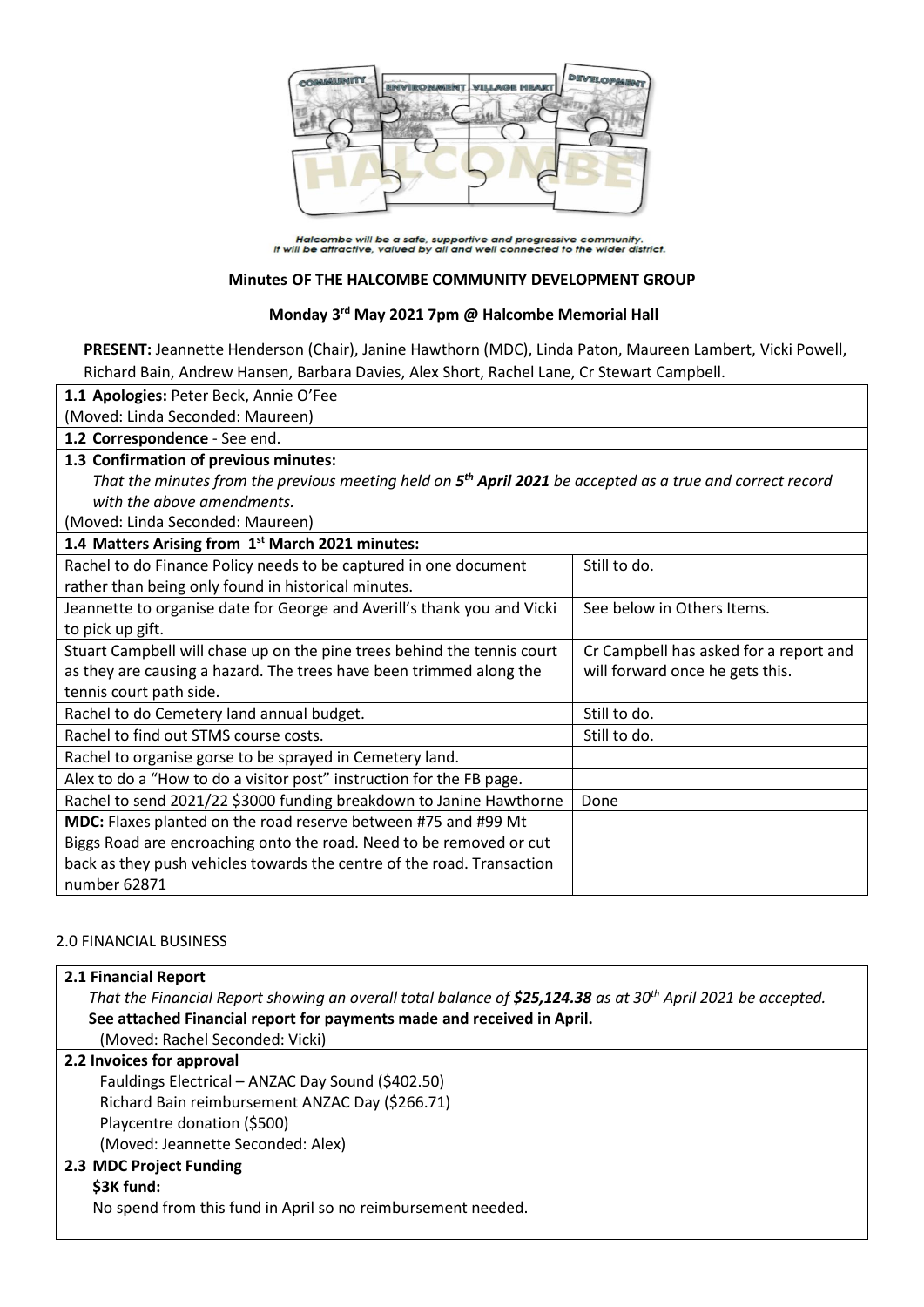**Other Project \$:** (Kept in minutes as an FYI) No spend from this fund in March so no reimbursement needed. \$3,624.77 cenotaph lights left over – this has been reallocated to Monteith Street Walkway. \$17,000 Info signs and picnic area. Need to get picnic tables in.

\$8,200 Further CBD/Cenotaph/Rec Area Development (2021/22).

## **Actions required from Financial Business**

• Finance Policy still to be done and end of year summary (Rachel).

## 3.0 COUNCIL BUSINESS

#### **Current Consultation Underway**

- RESIDENTIAL, RURAL AND VILLAGE DRAFT PLAN CHANGES A & B. Sent in as per discussion at last meeting.
- 10 Year Plan discussion:
	- 1. Monteith Street carpark to School Walkway
	- 2. Halcombe Road pedestrian crossing and eastern road-side parking bay (across the road from the Rusty Radiator café).
	- 3. Hall re-roof
	- 4. Hall and Playcentre exterior paint
	- 5. Stanway Road culvert pedestrian bridge (between the Tavern and Ingham Street)
	- 6. Add Domain/Levin Street culvert fence continuation to end and paint it all white.
	- 7. DCs Monteith Street and Stewart Street, road calming down Godley Street.
	- 8. Proposal one Don't support ratepayer money being used for earthquake strengthening private building.
	- 9. Proposal two Support adding \$75K to the Community events and initiatives budget. This money works hard and supports volunteers efforts in the community.

## **Council Report: Stuart Campbell.**

- District Plan review (Rural, Village and Rural) on going. Hearings may be coming up in June.
- 10 Year plan ongoing.
- Council meeting this week will include a debate on Maori wards. Decision needs to be made by Councils by 21<sup>st</sup> May for 2022 elections.
- New Resource Recovery building is taking shape and Waste Water Centralisation has been competed on Stewart Road. Mangaweka Bridge is progressing.

#### **4.0 GENERAL BUSINESS**

| $\frac{1}{2}$ 4.1 Focus #1 – Walkway and Domain (Vicki) |                                       |
|---------------------------------------------------------|---------------------------------------|
| All good.                                               | Pete and Richard still to install the |
|                                                         | reflectors. (Put in Matters Arising)  |

| 4.1a Focus #1a - Monteith Street walkway (Rachel)               |                                     |  |
|-----------------------------------------------------------------|-------------------------------------|--|
| Being discussed on Wednesday and Jeannette and Rachel meeting   | Last month discussion was had       |  |
| with Rebecca Bell and relevant MDC Managers to discuss further. | about the advantages of having      |  |
|                                                                 | someone within the community        |  |
|                                                                 | STMS qualified (like Paul Jukes).   |  |
|                                                                 | Rachel is yet to investigate costs. |  |

| 4.2 Focus #2 - Hall & Hall kitchen/bar (Maureen)                               |  |  |
|--------------------------------------------------------------------------------|--|--|
| Usage - April                                                                  |  |  |
| No charge:                                                                     |  |  |
| Tuesdays: Yoga 6.30 -7.30<br>$\bullet$                                         |  |  |
| Monday 1 <sup>st</sup> HCDG meeting<br>$\bullet$                               |  |  |
| Thursday 15 <sup>th</sup> HCT meeting<br>$\bullet$                             |  |  |
| <b>ANZAC activities</b><br>$\bullet$                                           |  |  |
| Charged:                                                                       |  |  |
| Saturday 10 <sup>th</sup> Staffroom Solutions (Linda Paton) first aid training |  |  |
| session \$75.00 (paid plus \$150 bond refunded)                                |  |  |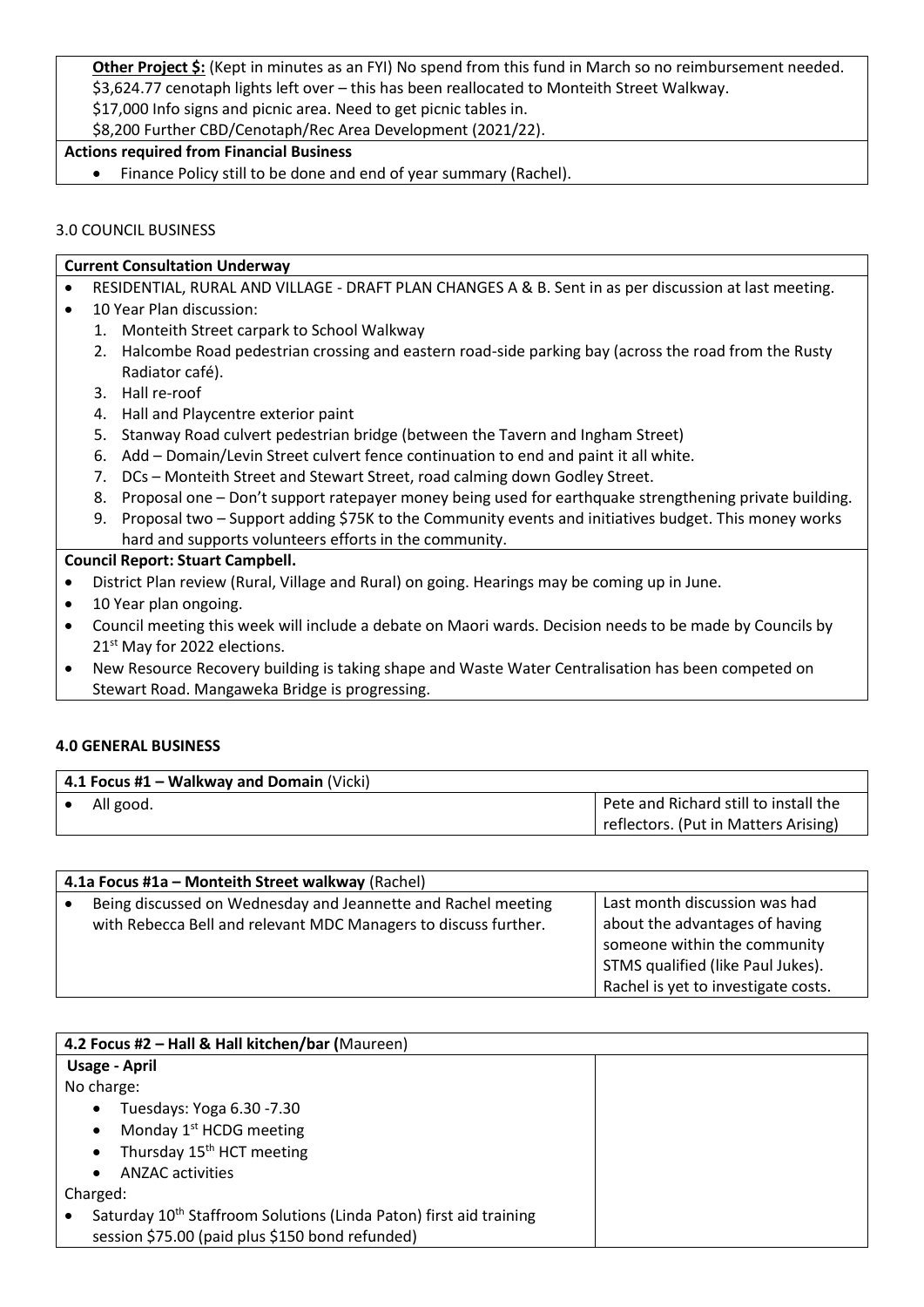| $\bullet$ | Gospel Group Chris, 4, 11, 18 & 25 3.30 - 5.00 \$30.00 per time. They            |
|-----------|----------------------------------------------------------------------------------|
|           | are going to another hall now but have asked to use the hall again in            |
|           | July.                                                                            |
|           | <b>Bookings for May:</b>                                                         |
|           | Monday 3rd HCDG 7.00pm.                                                          |
| $\bullet$ | Yoga Thursday nights 6:30pm.                                                     |
|           | Saturday 29 <sup>th</sup> Denise 10 year old birthday party 4-9pm.               |
|           | <b>Discussion:</b>                                                               |
|           | Annual hall report for MDC due in beginning of July. Most of the work            |
|           | requested last year to be carried out in 2020-21 has not been carried            |
|           | out, so will be able to use this as a base.                                      |
| $\bullet$ | James has also sent the 2009 MDC hall policy which is being updated              |
|           | and has asked for feedback.                                                      |
| $\bullet$ | Maureen has asked for a meeting with James to discuss the hall audit.            |
|           | She suggested that anyone who would be interested to be involved in              |
|           | the MDC area of potential maintenance might like to also review our              |
|           | annual plan please.                                                              |
| $\bullet$ | Maureen asked if we have knowledge on our committee of structural                |
|           | issues. Committee has happy that Maureen gets the information and if             |
|           | help is needed to interpret then we can approach local builders.                 |
| $\bullet$ | Hall subcommittee has identified there are a number of little jobs that          |
|           | need doing in the hall so are proposing to hold a working bee on                 |
|           | Sunday 16 <sup>th</sup> May. Maureen will get a list prior, but include removing |
|           | staples from the wooden panelling in the entrance foyer, sticky door             |
|           | latches, stopping holes                                                          |
| $\bullet$ | Carpet in supper room - unanimous decision to not go ahead with this.            |
| $\bullet$ | Discussed refurbishing pews - agreed this would be good to do and                |
|           | money earnt from hiring them out could be used to pay for materials              |
|           | needed.                                                                          |
|           | 'Working bee box' that has been at Rachel's house for years is now to            |
|           | be stored in the hall.                                                           |

| 4.3 Focus #3 - Cenotaph & Recreational Area (Rachel/Maureen)                 |                                      |  |
|------------------------------------------------------------------------------|--------------------------------------|--|
| <b>History boards</b>                                                        |                                      |  |
| Railway board (to be located midway down walkway): Looking                   |                                      |  |
| awesome! Maureen has sent it to the Council design team.                     |                                      |  |
| School/education board (to be located down by school end of                  |                                      |  |
| walkway) and general history/current info x2 (to be located by picnic        |                                      |  |
| tables): Sue Simpson has agreed to help. Will start mid-June.                |                                      |  |
| Iwi board (to be located by picnic tables): making progress.                 |                                      |  |
| Once the information for the school/education, general history and Iwi       |                                      |  |
| boards has been collated these too will be sent to MDCs graphic              |                                      |  |
| designer.                                                                    |                                      |  |
| Painting picnic tables. Pete Davies will do. Rachel to finish water blasting | Rachel to waterblast last 2 and then |  |
| them (Black with red seats and a red under belly).                           | speak to Rec Services re: laying     |  |
| To be situated: Monteith Street car park end, South end of Levin Street      | concrete.                            |  |
| and 2 in area by where info boards will be above rugby field.                |                                      |  |

# **4.3 Subprojects**

| <b>Roading</b> (Richie)                                                  |                             |  |
|--------------------------------------------------------------------------|-----------------------------|--|
| Request done for footpath to be sorted in front of the hall. Transaction |                             |  |
| number 63193 (Still to be done).                                         |                             |  |
| Welcome signs and info signs need stabilising.                           | Richard to log it with MDC. |  |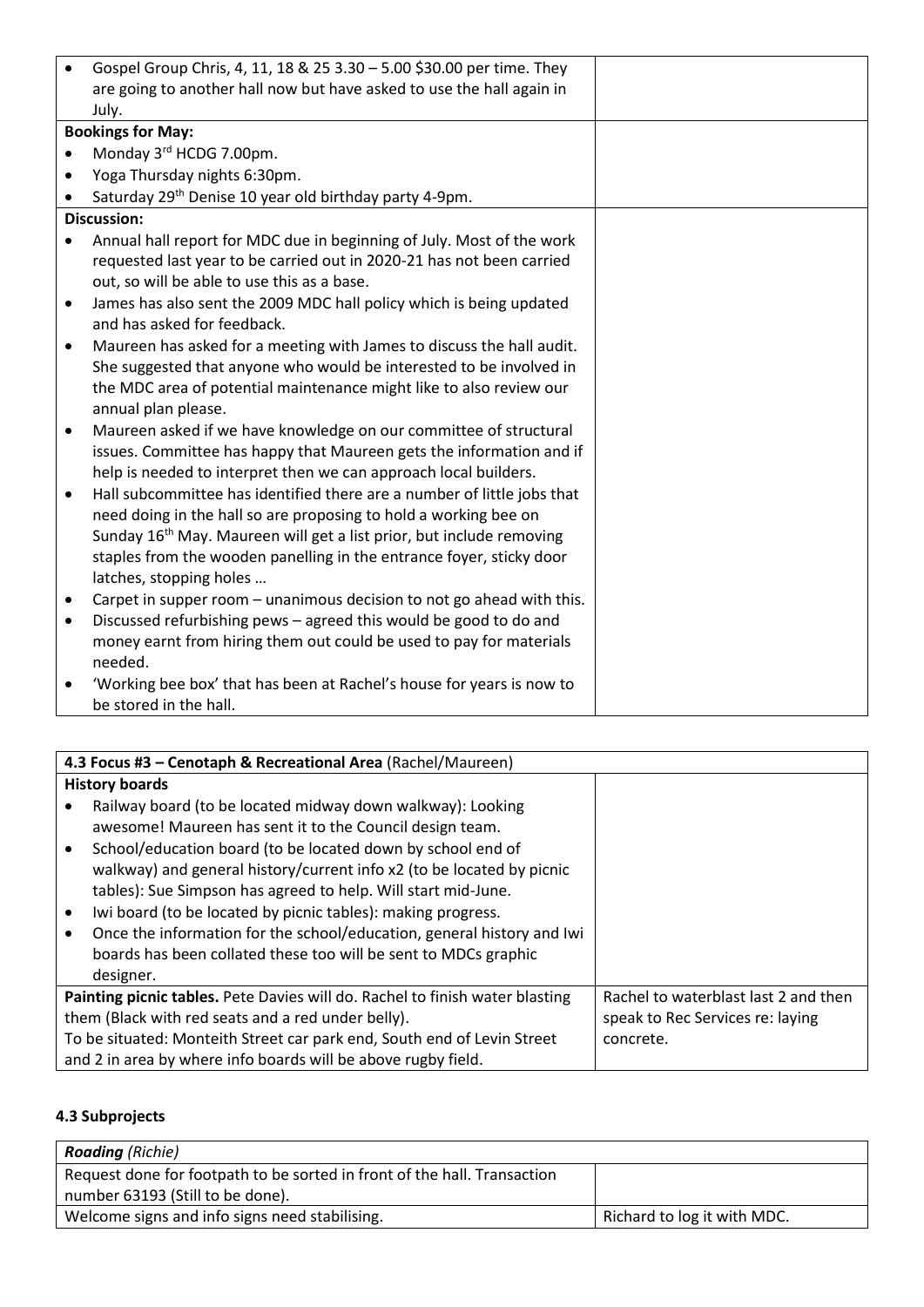| <b>Community get-togethers</b>                                         |  |
|------------------------------------------------------------------------|--|
| ANZAC DAY (Wayne/Richie)                                               |  |
| A great day and fantastic turn out. Between 500 - 600 people attended. |  |
| Lantern Festival (Jeannette)                                           |  |
| Nothing to report at the minute.                                       |  |
| Halcombe Fun Run series (Rachel) - On hold until the Monteith Street   |  |
| walkway extension is done.                                             |  |

| <b>Cemetery Land (Rachel)</b>                       |                                                                         |  |
|-----------------------------------------------------|-------------------------------------------------------------------------|--|
|                                                     | Another 1 ewe with minor fly strike has been treated.                   |  |
| Grass cover and ewes looking great!<br>$\bullet$    |                                                                         |  |
| Loading ramp still to be built.                     |                                                                         |  |
| <b>Electricity (Rachel)</b>                         |                                                                         |  |
|                                                     | Conflicting information coming from PowerCo. Will keep reply from Mayor |  |
| Helen (which was sent from PowerCo to her) on file. |                                                                         |  |
| <b>Entrance/Welcome signs (Richie)</b>              |                                                                         |  |
| Rocks still to be placed.                           |                                                                         |  |

| <b>Welcome to Halcombe packs (Annie)</b>                                      |                                  |  |
|-------------------------------------------------------------------------------|----------------------------------|--|
| No update from Annie but 2 more advertisers have paid.                        | My Plumbing Depot was wanting to |  |
|                                                                               | place an advert but no money     |  |
| Businesses that have paid for advertising are: B & H Agriculture, Bayleys (Jo | received - Alex to follow up.    |  |
| Amner), Mid West Helicopters, Wrench Engineering, Ironbark Engineering,       |                                  |  |
| Rolling Pines B&B, Manawatu Flooring Xtra, Jo Amner Bayleys, B&H              |                                  |  |
| Agriculture, Andrew Hansen Ray White, Whellan & McMillan and                  |                                  |  |
| PorterCom. Thanks to them all for supporting this initiative.                 |                                  |  |

## **4.5 Other General Business**

| Water Scheme                    | Not update.     |  |
|---------------------------------|-----------------|--|
| <b>Recycling</b>                | All good again. |  |
| <b>Halcombe Community Trust</b> | Not update.     |  |
| <b>Halcombe Community Fund</b>  | Not update.     |  |

# **5.0 COMMUNITY COMMUNICATIONS**

*Stanway Church (126th)* – 29th/30th May Jubilee. Alex to do posts on FB. Working Bee 15th May. Alex to do FB posts.

# **6.0 OTHER ITEMS**

| Stanway Christmas party - requesting funds from the HCDG. Discussion     |                                        |
|--------------------------------------------------------------------------|----------------------------------------|
| had and it was agreed that Jeannette will ask Wayne Short for an idea of |                                        |
| what they would like.                                                    |                                        |
| Thank you to George and Averill                                          | 15 <sup>th</sup> May 3pm. Invite whole |
|                                                                          | community, bring a small plate to      |
|                                                                          | share and buy a box of savouries       |
|                                                                          | and slab cake thing (Rachel to buy).   |

| Correspondence |                                                       |  |
|----------------|-------------------------------------------------------|--|
|                | Request from Wayne Short re: funds to support Stanway |  |
|                | Christmas party.                                      |  |